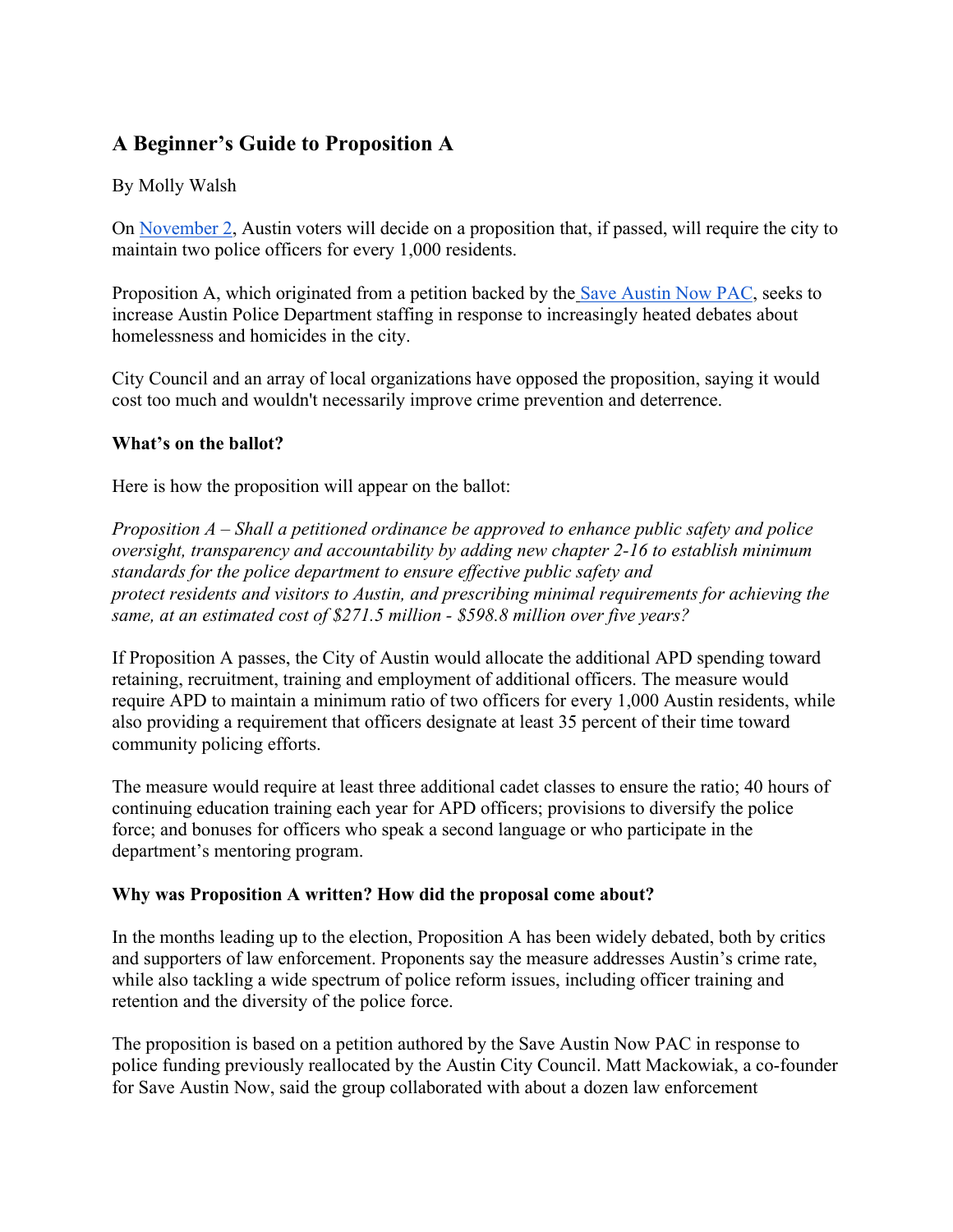organizations and professionals to create a proposition that would address pressing issues facing the police department.

Mackowiak and the Save Austin Now PAC believe Proposition A will help remedy the city's shrinking police force, shorten 911 response times and make the city safer.

"Prop A is not a crazy concept," says Mackowiak. "It's a very balanced, well-reasoned, thoughtful … data-driven proposal."

# **Why the two per 1,000 ratio?**

APD currently employs [1.7 officers per 1,000 residents,](https://www.austinmonitor.com/stories/2021/08/petition-backed-measure-to-mandate-police-staffing-will-go-to-austin-voters/) lower than a ratio of [1.9 officers](https://ballotpedia.org/Austin,_Texas,_Proposition_A,_Police_Policies_on_Minimum_Number_of_Officers,_Training_Requirements,_and_Demographic_Representation_Initiative_(November_2021)) in 2019. The Save Austin Now PAC cited that [other major cities](https://www.governing.com/archive/police-officers-per-capita-rates-employment-for-city-departments.html) across the United States, including New York, Washington, Philadelphia, Houston and Dallas, all have police ratios at or above two officers per 1,000 residents.

Although the two-per-1,000 ratio has become a central focus of the Proposition A debate, opponents of the measure argue the ratio is an outdated standard, dating back to the 1970s.

"There's nothing really magical about 2.0," said Bill Spelman, Emeritus Professor of Public Affairs at the University of Texas at Austin, who is also a member of the [No Way Prop A](https://nowaypropa.com/who-we-are/) campaign organized to oppose the proposition. "It was kind of a rough rule of thumb from 40 years ago, which they kind of resurrected and said that's got to be the standard here. It doesn't."

### **What about the city's homicide rate?**

Proponents have cited the city's rising number of homicides in 2021 as evidence for the necessity of a larger police force as a deterrent to violent crime. So far in 2021, the City of Austin has recorded more than [60 homicides,](https://www.statesman.com/story/news/2021/09/12/austin-tx-homicides-new-record-60th-death-downtown/8270925002/) compared with [48 last year.](https://www.kvue.com/article/news/local/austin-homicide-record-number-2021/269-e3c419af-9722-456f-9b5d-c044944e128d)

Critics of Prop A, including Spelman, say an analysis of the data shows that the number of officers that the city employs does not correlate with the city's homicide rate.

"There is no evidence that having a large number of police officers had any effect on the homicide rate," said Spelman. "It actually went up by more in places with large numbers of officers, than with small numbers of officers. But it was not a statistically significant difference. That suggests to me that what happened didn't care whether we had a lot of cops on the street or not, it just happened. And that happened in about the same way every place."

### **What could happen if Prop A passes?**

Opponents of Prop A believe it would siphon funding from other city employees, safety services and amenities. Carol Guthrie, Business Manager for AFSCME Chapter 1624 said it would pose an extreme financial burden for the city, forcing massive cuts across the city's budget and leading to layoffs of civilian employees, including those represented by AFSCME. Guthrie worries that as the population of the city grows over time, the cost to maintain a two per 1,000 ratio would be more than the city can afford.